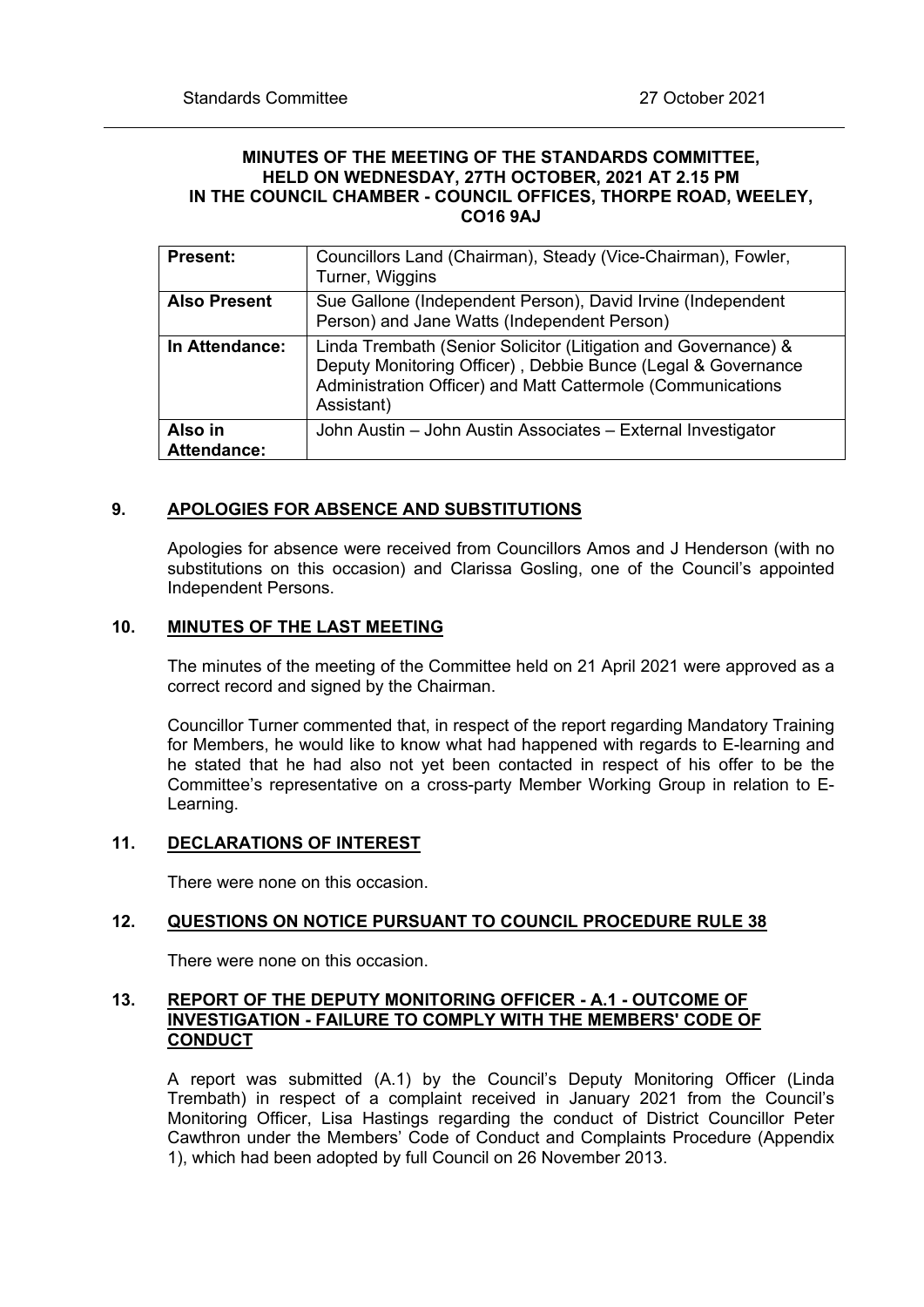The complaint related to Councillor P Cawthron's behaviour at Full Council in November 2020, a formal, recorded and publicly available meeting, when Councillor Cawthron had used a word that was both unacceptable and an obscenity, and in so doing had conducted himself in such a way as to bring his office or the Authority into disrepute, contrary to paragraph 3.4 (a) and (c) of the Member Code of Conduct.

It was also alleged that Councillor P Cawthron had not had regard for one of the Seven Principles of Public Life, namely:

 **Accountability –** Holders of Public Office are accountable to the public for their decisions and actions and must submit themselves to the scrutiny necessary to ensure this.

This complaint had been made by the Council's Monitoring Officer. Following that complaint, and in accordance with the Monitoring Officer Protocol, specifically paragraph 1(k), and to ensure that no conflict of interest might arise, the Deputy Monitoring Officer was authorised to receive and investigate the matter, taking action as appropriate.

On 9 March 2021, the Deputy Monitoring Officer, having read the papers provided to her and having noted the response from Councillor Cawthron, had decided that it was reasonable and appropriate that the complaint merited further investigation. The parties had been informed of that decision and an external investigator had been appointed. Section 5 of the Complaints Procedure (Appendix 1) set out how an investigation was to be conducted and under Section 5.6, that the investigation report must contain a conclusion as to whether the evidence supported a finding of a failure to comply with the Code of Conduct. Annex E of the Complaints Procedure set out the Investigation Procedure.

The Committee was informed that Mr John Austin had been appointed as the external investigator and, following an investigation he had concluded that there was sufficient evidence to show that Councillor Cawthron had breached Paragraph 3.4(a) of the Council's Code of Conduct, by conducting himself in a manner that could reasonably be regarded as bringing his office or the Authority into disrepute.

Further, the investigator had also found that Councillor Cawthron had failed to cooperate with the Monitoring Officer in her attempts to resolve the matter informally, and had since failed to co-operate with the Investigator at any stage during the investigation. As part of Members compliance with the Code of Conduct they were required to cooperate with the investigation process.

As a result of Councillor Cawthron's failure to contact or respond to the Investigator, the Investigator has found that Councillor Cawthron had failed to comply with the Nolan Principle of Accountability by avoiding and ignoring communications with the Council's Statutory Officer, i.e. the Monitoring Officer, and had also failed to engage with the Investigator instructed by, and acting on behalf of the Deputy Monitoring Officer.

Members were reminded that Paragraph 3.4(c) of the Council's Code of Conduct required a Councillor to comply with any request of the Monitoring Officer in connection with an investigation conducted in accordance with their respective powers, and Councillor Cawthron's failure to engage had led to the Investigator finding the Councillor to be in breach of Paragraph 3.4(c) of the Code of Conduct.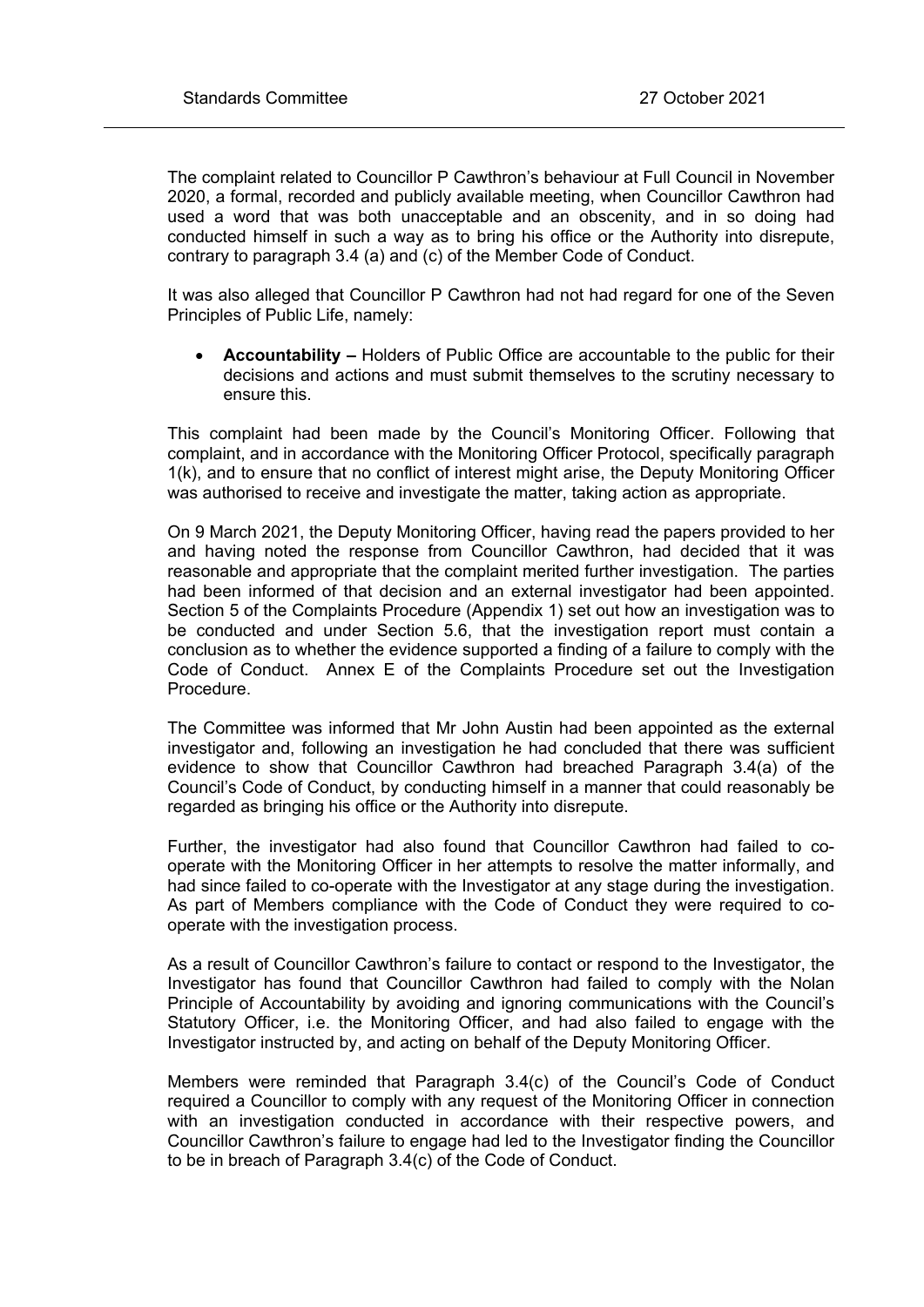All parties had had the opportunity to comment on the investigation report (Appendix 2) and the findings contained therein. The investigation report had been finalised on 30 September 2021.

In this case no consultation had been undertaken with any Independent Person as part of the investigation process but their subsequent comments had been included within the Deputy Monitoring Officer's report to the Committee.

The Committee was advised that if an investigation concluded that there was evidence of a failure to comply with the Code of Conduct, the Council's Complaints Procedure at Section 7.1 provided the Monitoring Officer with the authority to obtain an informal resolution, in consultation with the Independent Person, without the need for a hearing by the Standards Committee. However, if the Monitoring Officer considered that informal resolution was not appropriate, or the Councillor concerned was not prepared to undertake any proposed remedial action, such as giving an apology, then the Monitoring Officer would report the Investigation Report to the Standards Committee which would conduct a hearing before deciding whether the Member had failed to comply with the Code of Conduct and, if so, whether to take any action in respect of the Member.

In this case the Deputy Monitoring Officer, had considered the Investigator's report following which she had also consulted with one of the Council's Independent Persons, who had been in agreement that this matter should be referred to the Standards Committee for that Committee to decide on the appropriate and proportionate response to the breach.

Mr John Austin, the external investigator was present at the meeting and Members asked him questions regarding his report to which he responded.

The Committee then retired to deliberate and reach its decision. The Independent Person also accompanied the Committee during its retirement to comment upon any sanctions being considered by the Committee together with the Legal and Governance Administration Officer.

Following such deliberations the meeting resumed:-

It was then moved by Councillor Land, seconded by Councillor Turner and unanimously:-

**RESOLVED** that the Committee:

- (a) notes the outcome of the investigation undertaken by Mr Austin, on behalf of the Deputy Monitoring Officer, in respect of Councillor Cawthron;
- (b) notes the comments of the Independent Person;
- (c) instructs the Deputy Monitoring Officer to report the outcome of the findings of the Committee to Council and to publish this decision on the Council's website; taking note of the fact that the Committee also wished it to be noted that they were extremely disappointed that Councillor Cawthron had failed to engage with